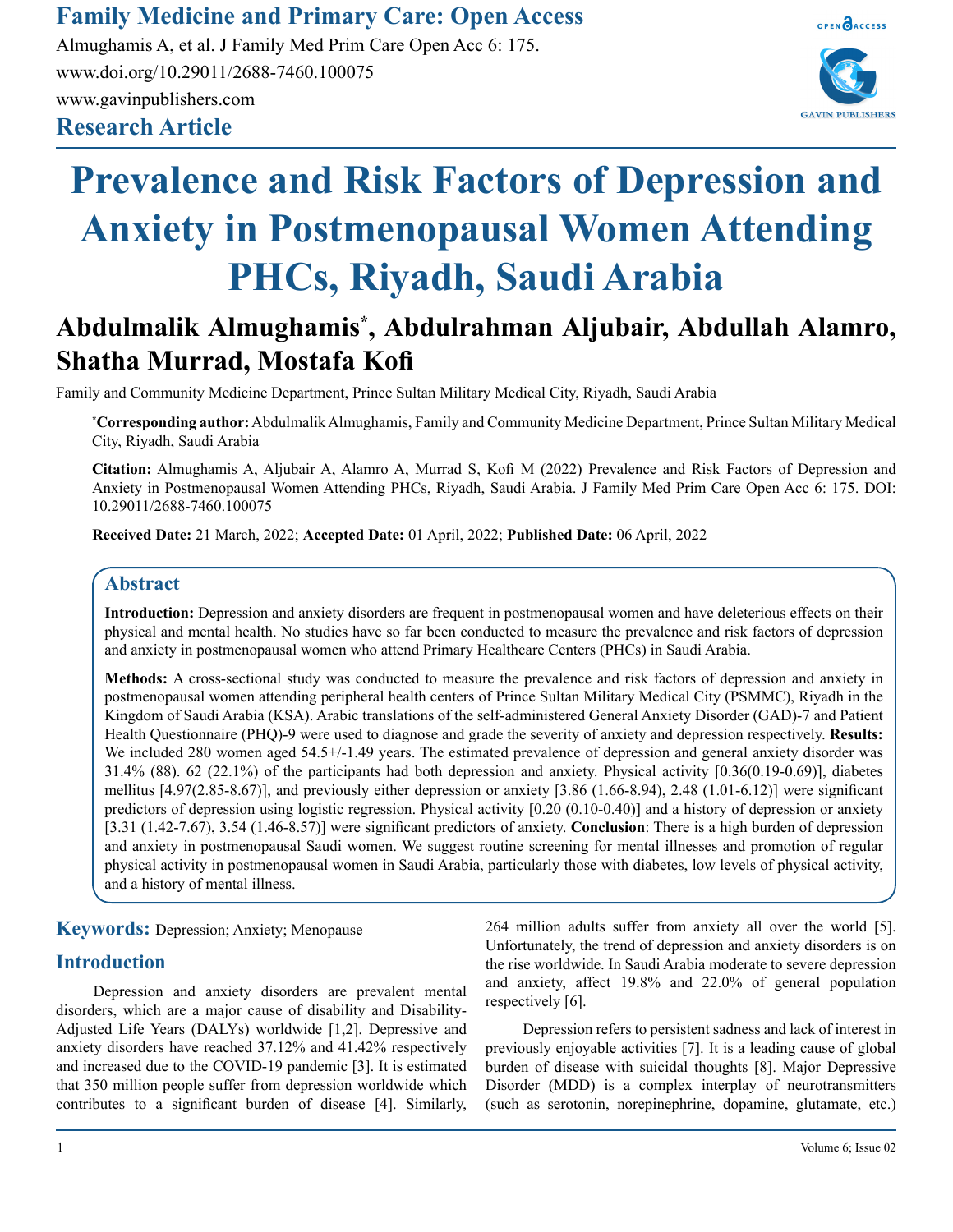and receptor regulation. Trials have suggested that the activity of 5-Hydroxytryptamine (5-HT) is a major factor in MDD [9]. Symptoms of MDD include disturbed sleep, persistent sadness, feelings of guilt, changes in energy level, impaired concentration, changes in appetite or weight, depressed mood, suicidal thoughts, and reduction in physical movements [10]. The etiology of depression is multifactorial including genetic and environmental factors [10]. Medication and psychotherapy are required to treat depressive illness.

Anxiety refers to apprehension or tension arising from anticipation [11]. Anxiety may present with cognitive, physiological, or behavioral symptoms [12]. Symptoms of anxiety include fear of losing control or going crazy, frightening thoughts, poor concentration, palpitation, dyspnea, chest pain, sweating, tremors, restlessness, and agitation [13]. Causes of anxiety may include drugs, substance abuse, childhood adversity, trauma, stress, and genetic vulnerability [14]. Both pharmacotherapy and psychotherapy are offered to patients with anxiety disorders [15]. Proper evaluation and timely management of depression and anxiety disorders is therefore vital to avoid the resultant adverse impact on human life.

Depression and anxiety disorders significantly impact human life. Depression poses a risk for cardiovascular and neurological disorders, which may lead to risky behaviors such as use of tobacco, alcohol abuse, or life-threatening suicidal behaviors [16]. Depression is also associated with poor quality of life and disabilities [16]. Similarly, anxiety disorders are associated with adverse effects such as the use of substances, alcohol abuse, major depression, cardiac events, and high morbidity [17].

Depression and anxiety disorders are frequent in postmenopausal women. A significant association has been reported between climacteric symptoms and mood changes [18]. It has also been reported that postmenopausal women with anxiety are at higher risk of developing depressive illness [18]. A psychiatric evaluation should therefore be considered for women who have climacteric symptoms.

To the best of our knowledge, no studies have been conducted to measure the prevalence and risk factors of depression and anxiety in postmenopausal women attending Primary Healthcare Centers (PHCs), Riyadh, Saudi Arabia. Hence, this study was carried out to measure the prevalence and determine the risk factors associated with depression and anxiety in postmenopausal women in Saudi Arabia.

# **Methods**

## **The aims and design of the study**

This study aimed to measure the prevalence and associated risk factors of depression and anxiety in postmenopausal women

attending peripheral health centres in Riyadh in the Kingdom of Saudi Arabia (KSA). To ascertain the same a cross-sectional study was carried out between 4/1/2020 and 4/1/2021 at all the primary healthcare centres of Prince Sultan Military Medical City (PSMMC), Riyadh, Saudi Arabia.

# **Study population**

Based on previous literature, expecting a 23.9% prevalence of depression and anxiety in postmenopausal women aged between 45-70, a sample size was calculated to achieve 95% confidence and 80% power with a 5% margin of error [19]. A convenience sampling strategy was used to select participants among those attending the outpatient departments of primary health centers of PSMMC. 280 Arabic speaking postmenopausal women aged above 45 years, resident in the Kingdom of Saudi Arabia, attending the outpatient departments of primary health centers for clinical evaluation of any health concern were included in the study after obtaining informed consents. Men, premenopausal women, those physically or mentally incapable of filling in the questionnaire, and those who did not speak Arabic were excluded from the study.

#### **Data collection**

All participants were screened for general anxiety disorder and depression using an Arabic translation of the selfadministered General Anxiety Disorder (GAD)-7 and Patient Health Questionnaire (PHQ)-9 previously validated in the Arabic population [20]. A physician reviewed the questionnaire with the participant on completion to ensure that no fields were left incomplete. A physician recorded electronic health record information related to age, presence of hypertension and diabetes mellitus, amount of physical exercise, parity status, and previous history of either depression or anxiety.

#### **Data analysis**

The data obtained from the study were anonymized, tabulated, and analyzed by using the Statistical Package for Social Services version 20. Descriptive statistics were computed for all study variables. Quantitative variables were summarized with mean and standard deviation. Qualitative variables are presented as frequency and percentages. The PHQ-9 score was used to categorize the severity of depression as follows: [21] 0-4 none, 5-9 mild, 10-14 moderate, 15-19 moderately severe, and 20-27 severe. The GAD-7 score was used to categorize the severity of anxiety as follows: [22,23] 0-4 minimal anxiety, 5-9 mild anxiety, 10-14 moderate anxiety, and scores higher than 15 categorized as severe anxiety.

Univariable and multivariable binary logistic regressions were carried out to assess the association between patient clinical factors and having depression, anxiety, or both. Participants with a PHQ-9 score  $\geq$ 10, previously shown to have a sensitivity of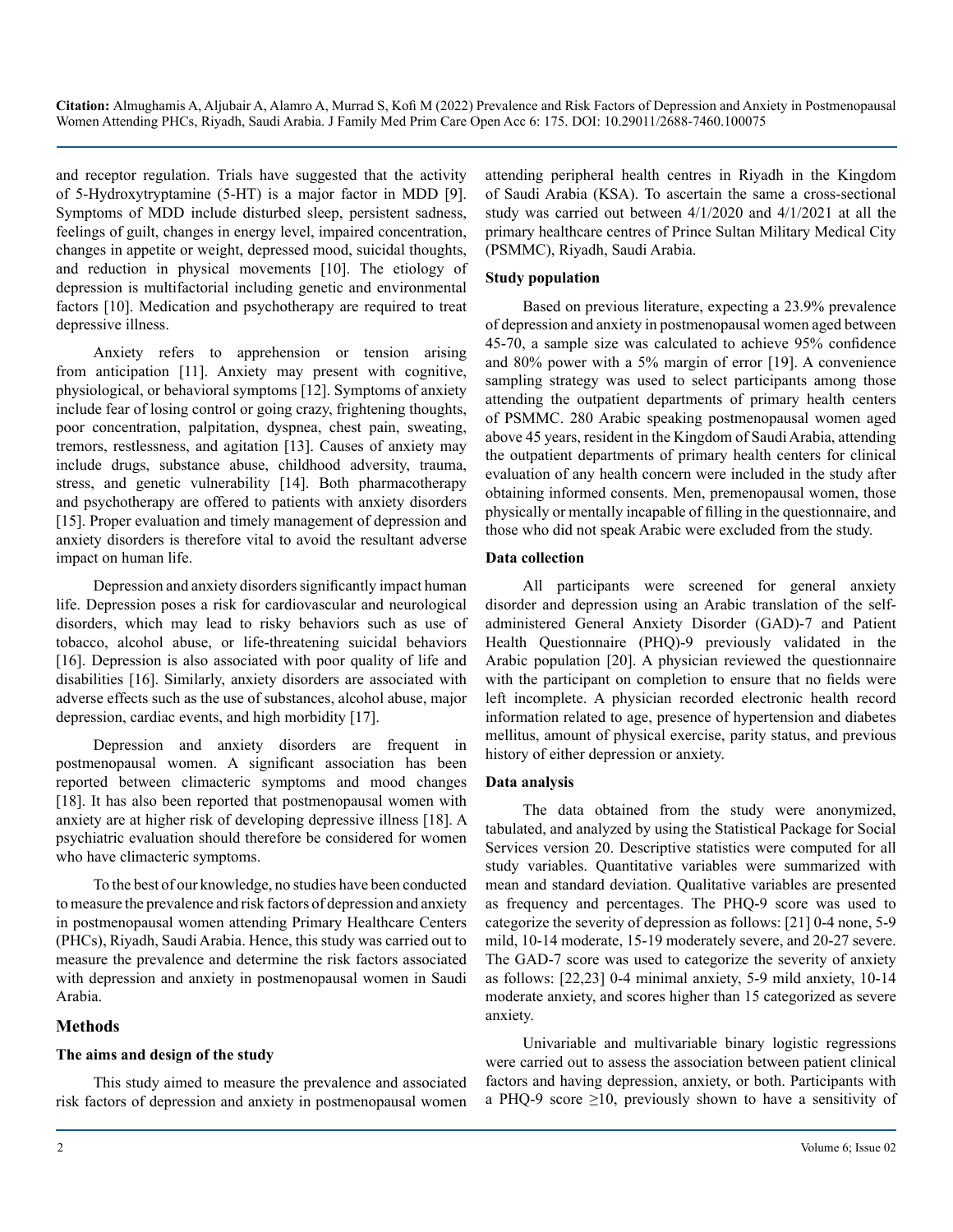88% and a specificity of 88% for major depression, [21] were coded as having depression for the regression models. Likewise, participants with a GAD-7 score  $\geq$ 8, previously shown to have a sensitivity of 92% and specificity of 76% for diagnosis generalized anxiety disorder [22,23], were coded as having general anxiety disorder for the regression models. Odd ratios were calculated with 95% confidence interval, for univariate analysis <0.25 and for multivariate analysis <0.05 kept as a significance level.

#### **Ethical considerations**

The study was approved by the Medical Ethics Committee of the Medical Services Department for Armed Forces Scientific Research Center in Riyadh (Ethics approval number PSMMC HP-01-R079) and conducted according to its guidelines. Written informed consent was obtained from all participants (or their legal guardians where applicable) before enrolment in the study. All patient identifying information obtained from electronic health records was completely anonymized.

#### **Results**

We included 280 women aged  $54.5+/1.49$  mean $+$ /SD years. The majority were multiparous, 173 (61.8%), had diabetes mellitus, 131 (46.8%), or no physical activity per week, 130 (46.4). The demographic and clinical characteristics of the study participants are tabulated in Table 1.

| <b>Study Variables</b>   | Frequency | Percentage (%) |
|--------------------------|-----------|----------------|
| Age groups               |           |                |
| 45-55 years              | 170       | 60.7           |
| 56-65 years              | 95        | 33.9           |
| More than 65 years       | 15        | 5.4            |
| Parity                   |           |                |
| None                     | 15        | 5.4            |
| $1 - 3$                  | 92        | 32.9           |
| More than 3              | 173       | 61.8           |
| <b>Physical Activity</b> |           |                |
| N <sub>0</sub>           | 130       | 46.4           |
| 1-3 times a week         | 77        | 27.5           |
| More than 3 times a week | 73        | 26.1           |
| Co morbidities           |           |                |
| Hypertension             | 34        | 12.1           |
| Diabetes Mellitus        | 131       | 46.8           |

| Hypertension & Diabetes<br>Mellitus                 | 16                    | 5.7  |  |
|-----------------------------------------------------|-----------------------|------|--|
| <b>Previous history of Depression</b><br>or Anxiety |                       |      |  |
| Depression                                          | 26                    | 9.3  |  |
| Anxiety                                             | 23                    | 8.2  |  |
| Depression & Anxiety                                | 26                    | 9.3  |  |
| <b>Depression Severity</b><br>Mean±SD(Range)        | $7.68 \pm 5.31(0-27)$ |      |  |
| No                                                  | 9                     | 3.2  |  |
| Minimal                                             | 85                    | 30.4 |  |
| Mild                                                | 98                    | 35   |  |
| Moderate                                            | 49                    | 17.5 |  |
| Moderate severe                                     | 29                    | 10.4 |  |
| Severe                                              | 10                    | 3.6  |  |
| <b>Anxiety Severity</b><br>Mean±SD(Range)           | $5.70 \pm 4.31(0-19)$ |      |  |
| Minimal                                             | 143                   | 51.1 |  |
| Mild                                                | 76                    | 27.1 |  |
| Moderate                                            | 48                    | 17.1 |  |
| Severe                                              | 13                    | 4.6  |  |
| <b>Total</b>                                        | 280                   | 100  |  |

**Table 1:** Demographic Characteristics and outcome of the postmenopausal women.

#### **Depression and anxiety morbidity in the population**

The estimated prevalence of depression and general anxiety disorder in this population of postmenopausal women calculated using the cutoffs of PHQ-9 score  $\geq 10$  and GAD-7 score  $\geq 8$ respectively were both 88 (31.4%). 62 (22.1%) of the participants had both depression and anxiety. The representation of the different severities of depression and anxiety in the population is provided in Figure 1. When asked how difficult their mental health problems have made their work, taking care of things at home, or getting along with others, 155 (55.4%) of the participants answered somewhat difficult, while 30 (10.7%) answered very difficult, and 8 (2.9%) answered extremely difficult. A complete tabulation of participant responses to the different questions in PHQ-9 and QAD-7 is provided in Table 2.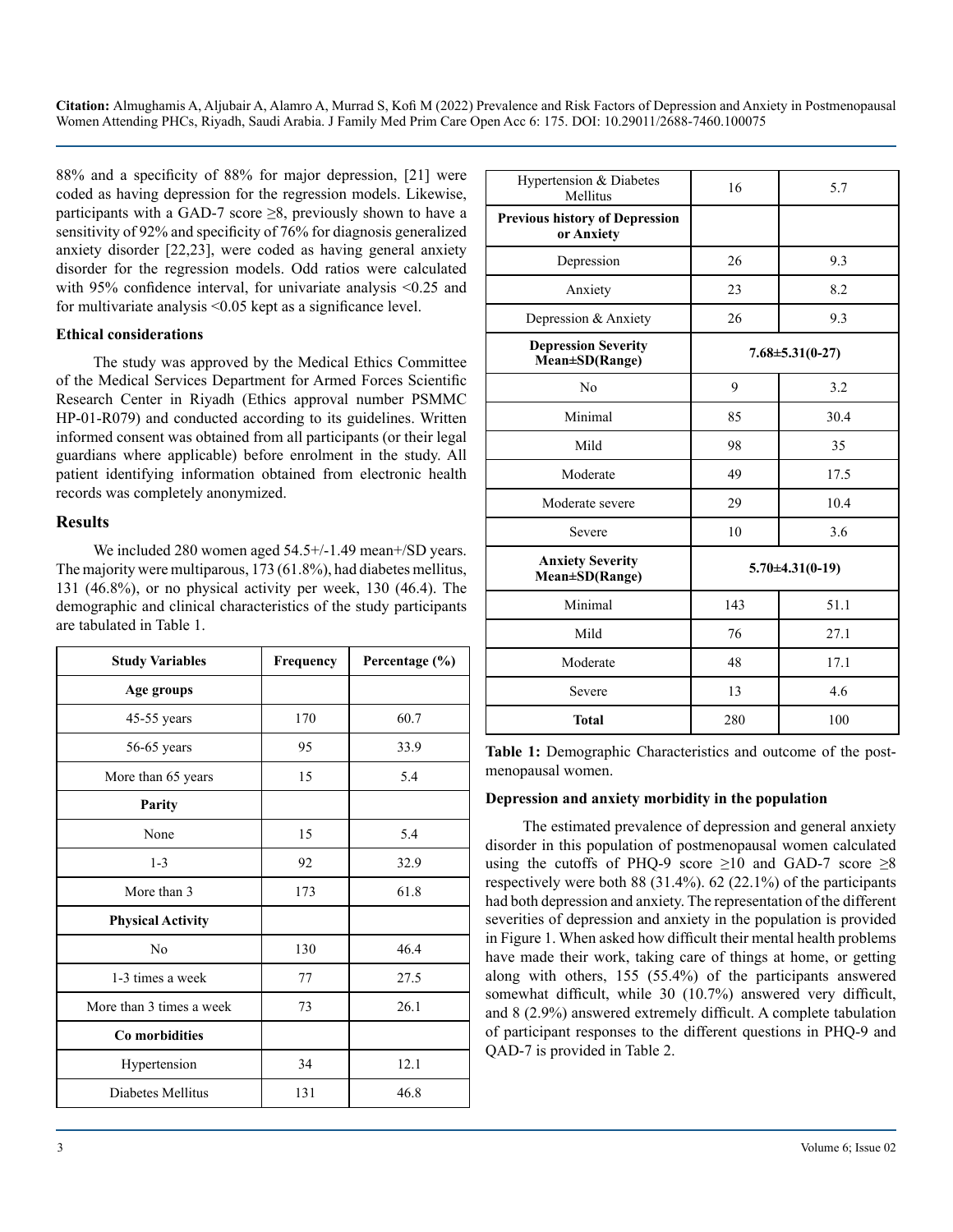

**Figure 1:** Depression and Anxiety status of Post-menopausal Women.

| <b>Patient Health Questionnaire(PHQ-9)</b>                                                            | Not at all    | Several days  | More than<br>half the days | <b>Nearly every</b><br>day | Mean $\pm SD$   |
|-------------------------------------------------------------------------------------------------------|---------------|---------------|----------------------------|----------------------------|-----------------|
| 1- Little interest or pleasure in doing things                                                        | 65(23.2%)     | 128(45.7%)    | 77(27.5%)                  | $10(3.6\%)$                | $1.11 \pm 0.80$ |
| 2- Feeling down, depressed, or hopeless                                                               | $48(17.1\%)$  | $136(48.6\%)$ | $81(28.9\%)$               | $15(5.4\%)$                | $1.22 \pm 0.79$ |
| 3- Trouble falling or staying asleep, or sleeping too much                                            | $59(21.1\%)$  | $134(47.9\%)$ | 70(25%)                    | $17(6.1\%)$                | $1.16 \pm 0.82$ |
| 4- Feeling tired or having little energy                                                              | 69(24.6%)     | 126(45%)      | 64(22.9%)                  | $21(7.5\%)$                | $1.13 \pm 0.87$ |
| 5- Poor appetite or overeating                                                                        | 98(35%)       | $118(42.1\%)$ | $53(18.9\%)$               | $11(3.9\%)$                | $0.92 \pm 0.83$ |
| 6- Feeling bad about yourself — or that you are a failure<br>or have let yourself or your family down | $149(53.2\%)$ | $71(25.4\%)$  | $43(15.4\%)$               | $17(6.1\%)$                | $0.74 \pm 0.93$ |
| 7- Trouble concentrating on things, such as reading the<br>newspaper or watching television           | $137(48.9\%)$ | $92(32.9\%)$  | $40(14.3\%)$               | $11(3.9\%)$                | $0.73 \pm 0.85$ |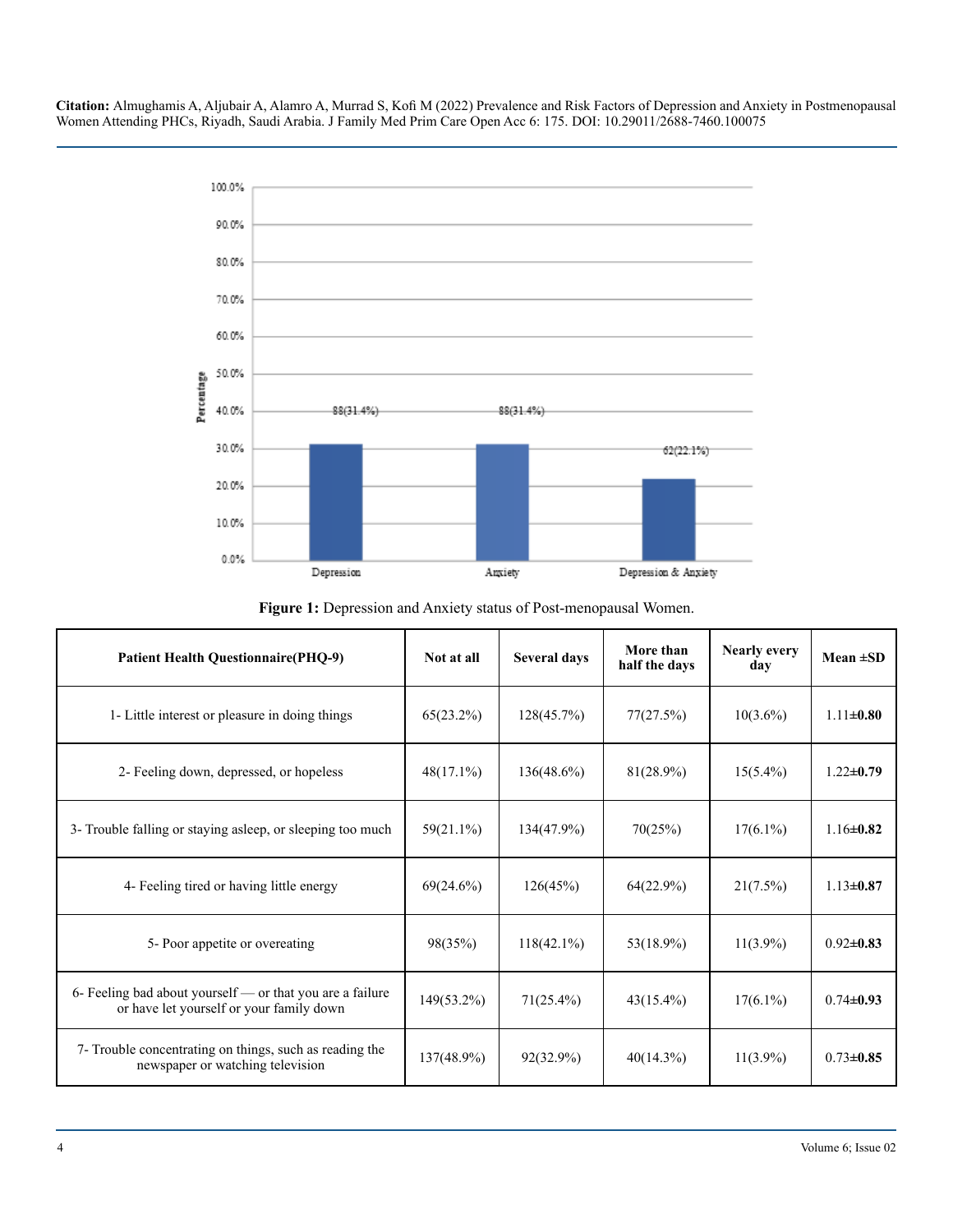| 8- Moving or speaking so slowly that others people could<br>have noticed. Or the opposite — being so fidgety or<br>restless<br>that you have been moving around a lot more than usual | 198(70.7%)              | 53(18.9%)             | $22(7.9\%)$    | 7(2.5%)                       | $0.42 \pm 0.74$ |
|---------------------------------------------------------------------------------------------------------------------------------------------------------------------------------------|-------------------------|-----------------------|----------------|-------------------------------|-----------------|
| 9- Thoughts that you would be better off dead or of hurting<br>yourself in some way                                                                                                   | 228(81.4%)              | $37(13.2\%)$          | 14(5%)         | $1(0.4\%)$                    | $0.42 \pm 0.74$ |
| <b>Generalized Anxiety Disorder Assessment (GAD-7)</b>                                                                                                                                |                         |                       |                |                               |                 |
| 1- Feeling nervous, anxious or on edge                                                                                                                                                | 85(30.4%)               | 139(49.6%)            | $47(16.8\%)$   | $9(3.2\%)$                    | $0.24 \pm 0.55$ |
| 2- Not being able to stop or control worrying                                                                                                                                         | $101(36.1\%)$           | $125(44.6\%)$         | $48(17.1\%)$   | $6(2.1\%)$                    | $0.93 \pm 0.77$ |
| 3- Worrying too much about different things                                                                                                                                           | 100(35.7%)              | 126(45%)              | $41(14.6\%)$   | $13(4.6\%)$                   | $0.85 + 0.77$   |
| 4- Trouble relaxing                                                                                                                                                                   | 105(37.5%)              | $107(38.2\%)$         | $56(20\%)$     | $11(3.9\%)$                   | $0.88 + 0.82$   |
| 5- Being so restless that it is hard to sit still                                                                                                                                     | $181(64.6\%)$           | 70(25%)               | $25(8.9\%)$    | $4(1.4\%)$                    | $0.90 \pm 0.85$ |
| 6- Becoming easily annoyed or irritable                                                                                                                                               | $130(46.4\%)$           | 91(32.5%)             | $45(16.1\%)$   | 14(5%)                        | $0.47 + 0.72$   |
| 7- Feeling afraid as if something awful might happen                                                                                                                                  | $124(44.3\%)$           | 91(32.5%)             | $43(15.4\%)$   | $22(7.9\%)$                   | $0.80 + 0.89$   |
| If you checked off any problems, how difficult have these<br>problems made it for you to do your work, take care of                                                                   | Not difficult<br>at all | Somewhat<br>difficult | Very difficult | <b>Extremely</b><br>difficult |                 |
| things at home, or get along with others people?                                                                                                                                      | $155(55.4\%)$           | $87(31.1\%)$          | 30(10.7%)      | $8(2.9\%)$                    |                 |

**Table 2:** Assessment of Depression & Anxiety.

#### **Clinical factors associated with depression**

Table 3 provides a tabulation of the final multivariable logistic regression model between depression and clinically associated factors. In a model adjusted for age, physical activity, diabetes mellitus, and a history of either depression or anxiety remained statistically significant. Participants with diabetes mellitus were 3.34 times more likely to have depression, adjusted odd's ratio (AOR): 3.34 (1.76-6.32), p<0.001. The prevalence of depression in those with diabetes was higher than that in those without diabetes, 64 (48.9%) compared to 24 (16.1%). Participants with a history of depression were 3.2 times more likely to have depression now, AOR: 3.19 (1.27-7.97), p=0.013. Similarly, participants with a history of both depression and anxiety were nearly 22 times more likely to have depression now, AOR: 21.5 (5.75-80.5), p<0.001.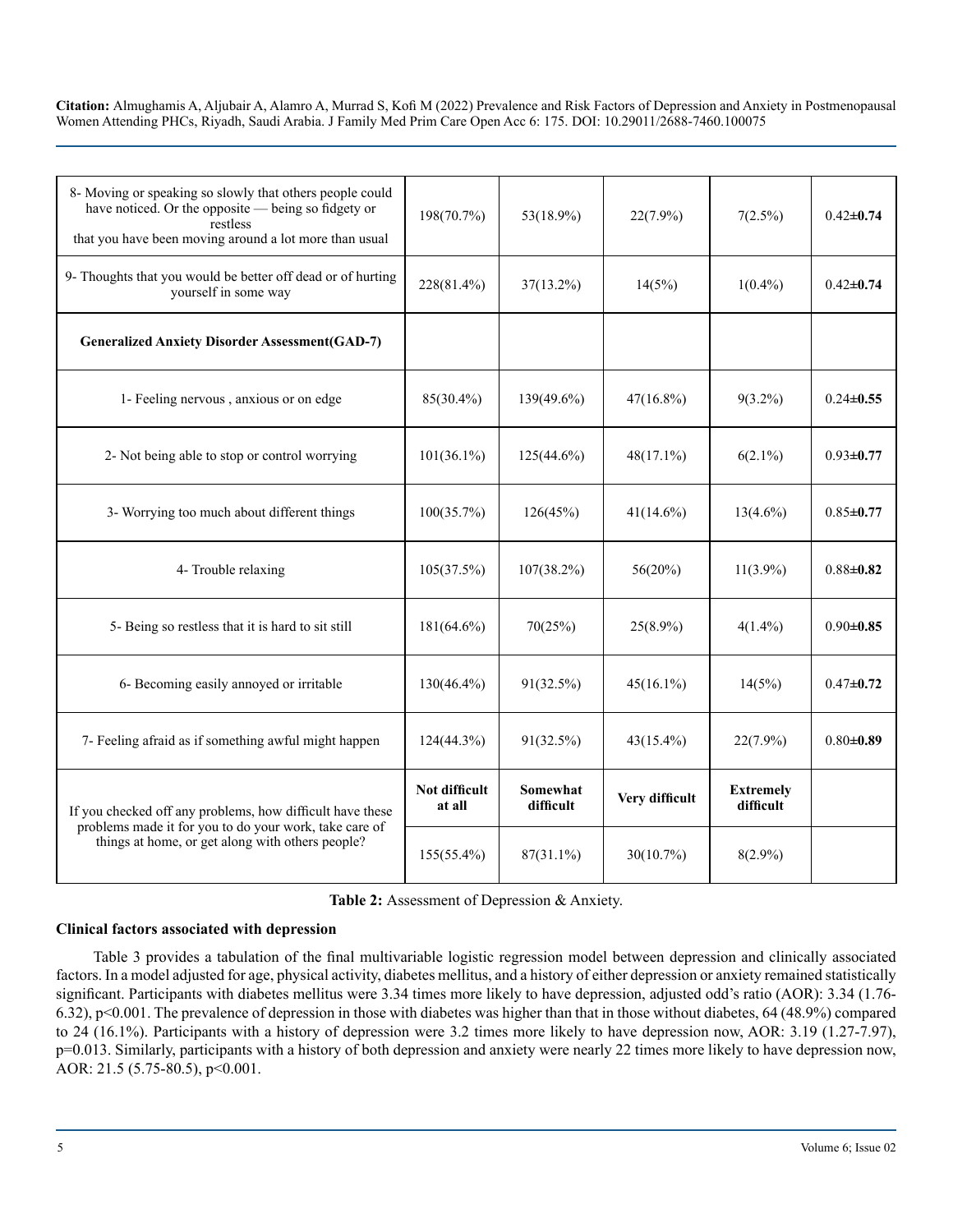|                                                                                                                         | <b>Depression</b> |               |                            | <b>Adjusted</b>           |  |  |
|-------------------------------------------------------------------------------------------------------------------------|-------------------|---------------|----------------------------|---------------------------|--|--|
| <b>Associated factors</b>                                                                                               | Yes               | No            | Crude OR(95%CI);Sig        | OR(95%CI);Sig             |  |  |
| Age groups                                                                                                              |                   |               |                            |                           |  |  |
| 45-55 years                                                                                                             | $41(24.1\%)$      | 129(75.9%)    | Ref                        | Ref                       |  |  |
| 56-65 years                                                                                                             | $40(42.1\%)$      | 55(57.9%)     | $2.28(1.34--3.92);0.003*$  | $1.49(0.78--2.82);0.224$  |  |  |
| More than 65 years                                                                                                      | 7(46.7%)          | $8(53.3\%)$   | $2.75(0.94--8.05);0.064*$  | $1.18(0.33--4.22);0.791$  |  |  |
| Parity                                                                                                                  |                   |               |                            |                           |  |  |
| None                                                                                                                    | 4(26.7%)          | $11(73.3\%)$  | Ref                        | -----                     |  |  |
| $1 - 3$                                                                                                                 | $13(14.1\%)$      | 79(85.9%)     | $0.45(0.12--1.64);0.227$   |                           |  |  |
| More than 3                                                                                                             | 71(41%)           | 102(59%)      | $1.91(0.58--6.25);0.282$   | -----                     |  |  |
| <b>Physical Activity</b>                                                                                                |                   |               |                            |                           |  |  |
| No                                                                                                                      | 59(45.4%)         | $71(54.6\%)$  | Ref                        | Ref                       |  |  |
| 1-3 times a week                                                                                                        | $18(23.4\%)$      | 59(76.6%)     | $0.36(0.19--0.69);0.002*$  | $0.72(0.35--1.47);0.362$  |  |  |
| More than 3 times a week                                                                                                | $11(15.1\%)$      | $62(84.9\%)$  | $0.21(0.10--0.44);0.000*$  | $0.48(0.21--1.09);0.079$  |  |  |
| <b>Hypertension &amp; Diabetes Mellitus</b>                                                                             |                   |               |                            |                           |  |  |
| No                                                                                                                      | 85(32.2%)         | 179(67.8%)    | Ref                        |                           |  |  |
| Yes                                                                                                                     | $3(18.8\%)$       | 13(81.3%)     | $0.48(0.13--1.75);0.270$   | -----                     |  |  |
| Hypertension                                                                                                            |                   |               |                            |                           |  |  |
| No                                                                                                                      | 75(30.5%)         | $171(69.5\%)$ | Ref                        |                           |  |  |
| Yes                                                                                                                     | $13(38.2\%)$      | $21(61.8\%)$  | $1.41(0.67--2.96);0.363$   | -----                     |  |  |
| <b>Diabetes Mellitus</b>                                                                                                |                   |               |                            |                           |  |  |
| N <sub>0</sub>                                                                                                          | $24(16.1\%)$      | 125(83.9%)    | Ref                        | Ref                       |  |  |
| Yes                                                                                                                     | 64(48.9%)         | $67(51.1\%)$  | $4.97(2.85--8.67);0.000*$  | $3.34(1.76--6.32);0.000*$ |  |  |
| Previous history of D or A                                                                                              |                   |               |                            |                           |  |  |
| $\rm No$                                                                                                                | $42(20.6\%)$      | $162(79.4\%)$ | Ref                        | Ref                       |  |  |
| Depression                                                                                                              | $13(50\%)$        | 13(50%)       | $3.86(1.66--8.94);0.002*$  | $3.19(1.27--7.97);0.013*$ |  |  |
| Anxiety                                                                                                                 | $9(39.1\%)$       | 14(60.9%      | $2.48(1.01--6.12);0.049*$  | $2.32(0.88--6.14);0.090$  |  |  |
| Both                                                                                                                    | 24(88.9%)         | $3(11.1\%)$   | $30.8(8.86--107.4);0.000*$ | $21.5(5.75--80.5);0.000*$ |  |  |
| Binary logistic regression applied. For Univariate analysis significant set as 0.25 and for multivariate analysis 0.05. |                   |               |                            |                           |  |  |

**Table 3:** Association between depression and associated factors.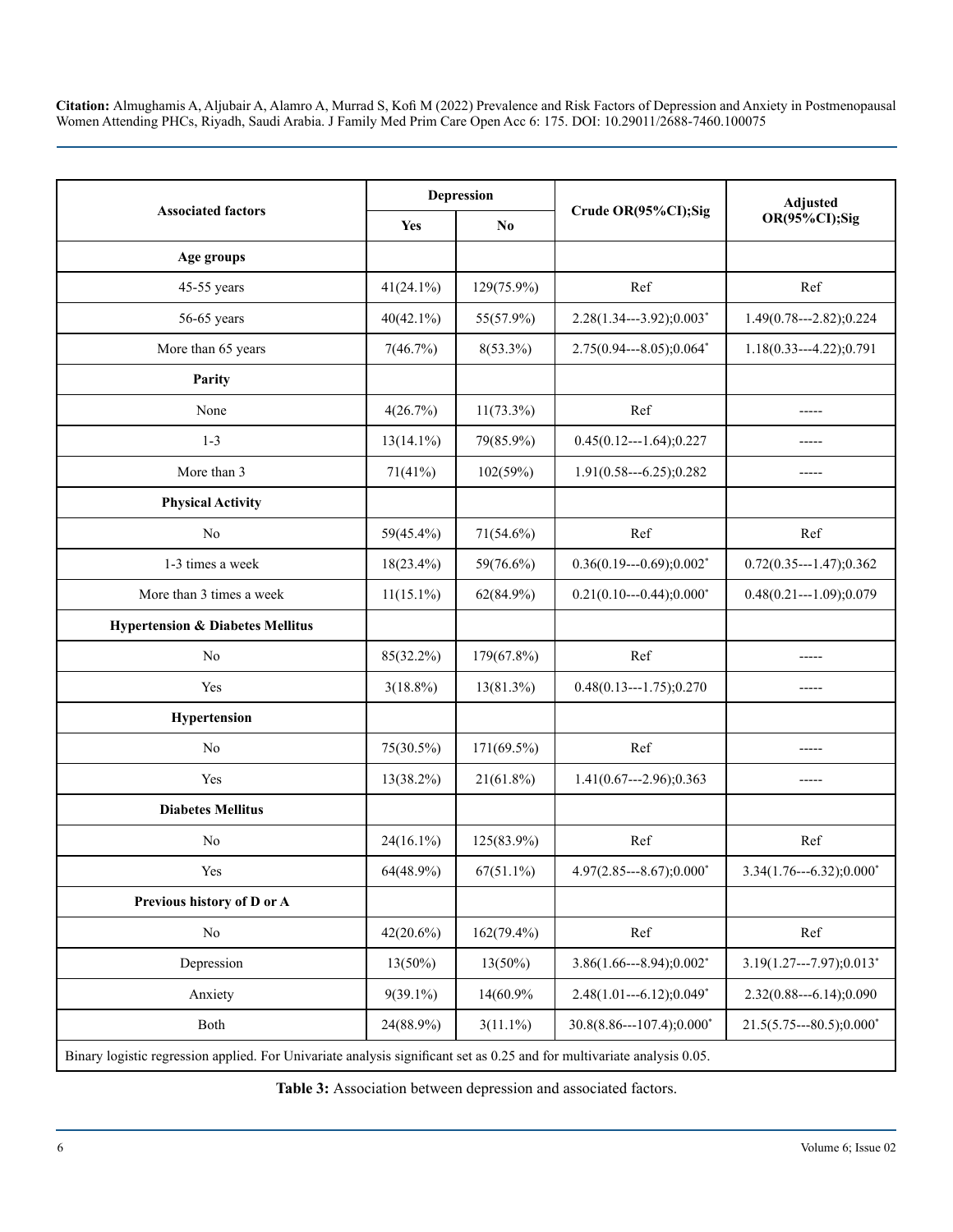#### **Clinical factors associated with anxiety**

Table 4 provides a tabulation of the final multivariable logistic regression model between anxiety and clinically associated factors. In a model adjusted for age, parity, hypertension, and diabetes mellitus only physical activity and history of depression or anxiety remained statistically significant. Participants with physical activity 1-3 times per week were 71% less likely to have anxiety compared to those who were not physically active, AOR: 0.29 (0.13-0.64), p=0.002. Participants with a history of anxiety were 3.7 times more likely to have anxiety now, AOR: 3.69 (1.39-9.78), p=0.009. Similarly, participants with a history of both depression and anxiety were 13 times more likely to have anxiety now, AOR: 13 (3.89-43.6), p<0.001.

| <b>Associated factors</b>                   | <b>Anxiety</b> |                        | Crude OR(95%CI);Sig        | Adjusted OR(95%CI);Sig    |  |
|---------------------------------------------|----------------|------------------------|----------------------------|---------------------------|--|
|                                             | Yes            | $\mathbf{N}\mathbf{0}$ |                            |                           |  |
| Age groups                                  |                |                        |                            |                           |  |
| 45-55 years                                 | 40(23.5%)      | 130(76.5%)             | Ref                        | Ref                       |  |
| 56-65 years                                 | 39(41.1%)      | 56(58.9%)              | $2.26(1.32--3.89);0.003*$  | $1.31(0.67--2.59);0.430$  |  |
| More than 65 years                          | $9(60\%)$      | $6(40\%)$              | $4.87(1.63--14.5);0.004*$  | 2.76(0.76---10.05);0.122  |  |
| Parity                                      |                |                        |                            |                           |  |
| None                                        | $2(13.3\%)$    | 13(86.7%)              | Ref                        | Ref                       |  |
| $1 - 3$                                     | 20(21.7%)      | 72(78.3%)              | $1.81(0.37--8.67);0.460$   | $1.96(0.34--11.1);0.449$  |  |
| More than 3                                 | 66(38.2%)      | $107(61.8\%)$          | $4.01(0.87--18.3);0.073*$  | $3.57(0.66--19.4);0.140$  |  |
| <b>Physical Activity</b>                    |                |                        |                            |                           |  |
| N <sub>0</sub>                              | $65(50\%)$     | $65(50\%)$             | Ref                        | Ref                       |  |
| 1-3 times a week                            | $13(16.9\%)$   | $64(83.1\%)$           | $0.20(0.10--0.40);0.000*$  | $0.29(0.13--0.64);0.002*$ |  |
| More than 3 times a week                    | 10(13.7%)      | 63(86.3%)              | $0.16(0.07--0.34);0.000*$  | $0.25(0.11--0.59);0.001*$ |  |
| <b>Hypertension &amp; Diabetes Mellitus</b> |                |                        |                            |                           |  |
| N <sub>0</sub>                              | 86(32.6%)      | 178(67.4%)             | Ref                        | Ref                       |  |
| Yes                                         | $2(12.5\%)$    | $14(87.5\%)$           | $0.29(0.07--1.33);0.112^*$ | $0.31(0.06--1.64);0.169$  |  |
| Hypertension                                |                |                        |                            |                           |  |
| N <sub>0</sub>                              | 79(32.1%)      | 167(67.9%)             | Ref                        | -----                     |  |
| Yes                                         | $9(26.5\%)$    | 25(73.5%)              | $0.76(0.34--1.71);0.507$   | -----                     |  |
| <b>Diabetes Mellitus</b>                    |                |                        |                            |                           |  |
| N <sub>0</sub>                              | 29(19.5%)      | $120(80.5\%)$          | Ref                        | Ref                       |  |
| Yes                                         | 59(45%)        | 72(55%)                | $3.39(1.99--5.77);0.000*$  | $1.44(0.74--2.80);0.281$  |  |
| Previous history of D or A                  |                |                        |                            |                           |  |
| No                                          | $42(20.6\%)$   | $162(79.4\%)$          | Ref                        | Ref                       |  |
| Depression                                  | $12(46.2\%)$   | $14(53.8\%)$           | $3.31(1.42--7.67);0.005*$  | $2.40(0.92--6.25);0.072$  |  |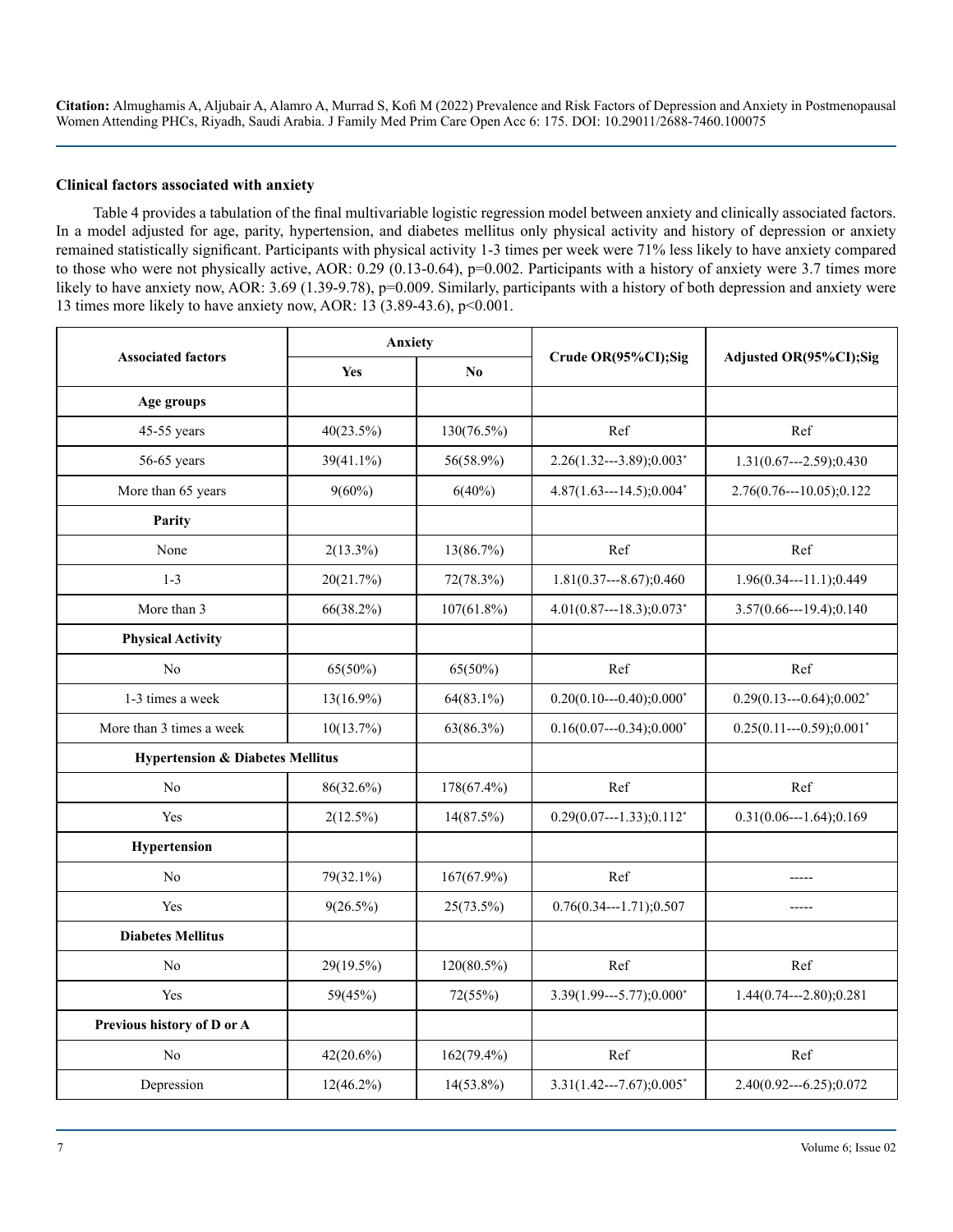| Anxiety                                                                                                                 | $11(47.8\%)$ | $12(52.2\%)$ | $3.54(1.46--8.57):0.005*$ | $3.69(1.39--9.78)$ ;0.009 <sup>*</sup> |  |  |
|-------------------------------------------------------------------------------------------------------------------------|--------------|--------------|---------------------------|----------------------------------------|--|--|
| <b>Both</b>                                                                                                             | $23(85.2\%)$ | $4(14.8\%)$  | $22.2(7.27--67.6);0.000*$ | $13.0(3.89--43.6);0.000*$              |  |  |
| Binary logistic regression applied. For Univariate analysis significant set as 0.25 and for multivariate analysis 0.05. |              |              |                           |                                        |  |  |

**Table 4:** Association between anxiety and associated factors.

#### **Clinical factors associated with depression and anxiety**

Table 5 tabulates the final multivariable logistic regression model between clinically associated factors and having both anxiety and depression. Physical activity, having diabetes mellitus, and a history of anxiety or depression were statistically significant in the model. Participants with physical activity 1-3 times per week were 73% less likely to have both anxiety and depression compared to those who were not physically active, AOR: 0.27 (0.10-0.69), p=0.006. Participants with diabetes mellitus were nearly 3 times more likely to have both depression and anxiety compared to those without diabetes mellitus, 2.92 (1.39-6.10), p=0.004. Participants with a history of both depression and anxiety were 10 times more likely to have both depression and anxiety now, AOR: 10 (3.64-27.7), p<0.001.

| <b>Associated factors</b>                   | <b>Depression &amp; Anxiety</b> |                        | Crude OR(95%CI);Sig       |                           |  |
|---------------------------------------------|---------------------------------|------------------------|---------------------------|---------------------------|--|
|                                             | Yes                             | $\mathbf{N}\mathbf{0}$ |                           | Adjusted OR(95%CI);Sig    |  |
| Age groups                                  |                                 |                        |                           |                           |  |
| 45-55 years                                 | 28 (16.5%)                      | 142(83.5%)             | Ref                       | Ref                       |  |
| 56-65 years                                 | 27 (28.4%)                      | 68(71.6%)              | $2.01(1.10--3.68);0.023*$ | $1.21(0.59--2.47);0.603$  |  |
| More than 65 years                          | 7(46.7%)                        | $8(53.3\%)$            | 4.44(1.49---13.2);0.008*  | $2.49(0.69--8.95);0.160$  |  |
| Parity                                      |                                 |                        |                           |                           |  |
| None                                        | $0(0\%)$                        | $15(100\%)$            | Not applicable            | Not applicable            |  |
| $1 - 3$                                     | $10(10.9\%)$                    | 82(87.1%)              | Not applicable            | Not applicable            |  |
| More than 3                                 | 52 (30.1%)                      | 121(69.9%)             | Not applicable            | Not applicable            |  |
| <b>Physical Activity</b>                    |                                 |                        |                           |                           |  |
| No                                          | 48 (36.9%)                      | $82(63.1\%)$           | Ref                       | Ref                       |  |
| 1-3 times a week                            | $7(9.1\%)$                      | 70(90.9%)              | $0.17(0.07--0.40);0.000*$ | $0.27(0.10--0.69);0.006*$ |  |
| More than 3 times a week                    | $7(9.6\%)$                      | $66(90.4\%)$           | $0.18(0.08--0.43);0.000*$ | $0.42(0.16---1.06);0.067$ |  |
| <b>Hypertension &amp; Diabetes Mellitus</b> |                                 |                        |                           |                           |  |
| No                                          | 60(22.7%)                       | 204(77.3%)             | Ref                       |                           |  |
| Yes                                         | $2(12.5\%)$                     | 14(87.5%)              | $0.49(0.12--2.19); 0.348$ | $- - - - -$               |  |
| Hypertension                                |                                 |                        |                           |                           |  |
| No                                          | 55 (22.4%)                      | 191(77.6%)             | Ref                       | -----                     |  |
| Yes                                         | $7(20.6\%)$                     | $27(79.4\%)$           | $0.90(0.37--2.18);0.816$  |                           |  |
| <b>Diabetes Mellitus</b>                    |                                 |                        |                           |                           |  |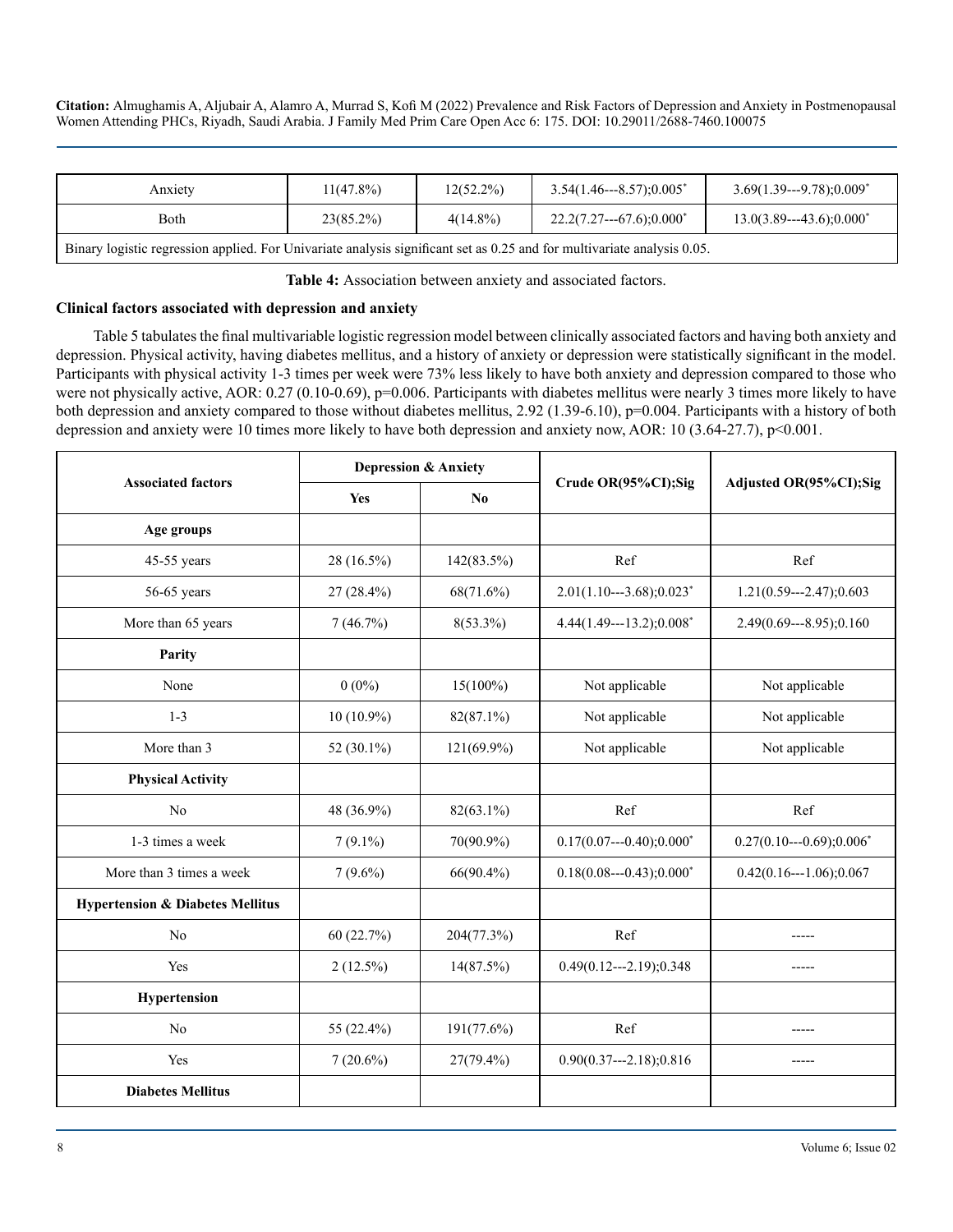| No                                                                                                                      | $15(10.1\%)$ | 134(89.9%)   | Ref                          | Ref                        |  |
|-------------------------------------------------------------------------------------------------------------------------|--------------|--------------|------------------------------|----------------------------|--|
| Yes                                                                                                                     | $47(35.9\%)$ | $84(64.1\%)$ | $4.9(2.63--9.49)$ ; $0.000*$ | $2.92(1.39--6.10);0.004*$  |  |
| Previous history of D or A                                                                                              |              |              |                              |                            |  |
| N <sub>0</sub>                                                                                                          | $28(13.7\%)$ | 176(86.3%)   | Ref                          | Ref                        |  |
| Depression                                                                                                              | $8(30.8\%)$  | $18(69.2\%)$ | $2.79(1.11---7.03):0.029*$   | $1.74(0.63--4.80)$ ; 0.285 |  |
| Anxiety                                                                                                                 | $6(26.1\%)$  | $17(73.9\%)$ | $2.22(0.81--6.11);0.123^*$   | $2.11(0.71--6.32):0.181$   |  |
| Both                                                                                                                    | $20(74.1\%)$ | $7(25.9\%)$  | $17.9(6.95--46.4);0.000*$    | $10.0(3.64--27.7);0.000*$  |  |
| Binary logistic regression applied. For Univariate analysis significant set as 0.25 and for multivariate analysis 0.05. |              |              |                              |                            |  |

**Table 5:** Association between depression & anxiety and associated factors.

# **Discussion**

Our study found the prevalence of depression and anxiety to be 31.4% (88 women) and 31.4% (88) respectively in postmenopausal women attending the outpatient departments of primary health centers of PSMMC in the Kingdom of Saudi Arabia. 22.1% (62) of the participants had both anxiety and depression. This alludes the massive burden of these mental health conditions in nearly 1.8 million postmenopausal women in the Saudi population [24]. Though most of the cases of depression and anxiety identified in our study were mild, 3.6% and 4.6% of the population suffered from severe depression and anxiety respectively, running a higher risk for self-harm and suicide [25]. Additionally, depression and anxiety can greatly deteriorate the quality of life. In our study 12.9% of the participants reported that their mental health problems made it very difficult to work, take care of things at home, or get along with others.

Our findings correlate with a similar study conducted by Alanzai, et al. [26] in Riyadh who found the prevalence of depressive symptoms to be 29% in postmenopausal women. Our study found a higher prevalence of depression and anxiety in post-menopausal women compared to that reported in pregnant Saudi women (26.8% and 23.9% respectively) [27]. This could be due to the added physical and emotional stress of menopause along with the physical and sociocultural ramifications of ageing. However, there is a paucity of research on prevalence of mental health conditions and their associated factors in women of other age groups in Saudi Arabia, an area for future research.

#### **Diabetes and mental illness**

Through logistic regression, we found diabetes mellitus to be a strong predictor for suffering from depression alone and depression and anxiety simultaneously indicating that postmenopausal women with diabetes are a key segment of population at risk of depression, which requires active screening for depressive symptoms. This concurs with the findings and recommendations of Alzahrani, et al. The physical ailments related to diabetes along with the social stigma related to diabetes may lead to an increased risk of depression in this population.

#### **Physical activity and mental illness**

A low level of physical activity was a key predictor of anxiety alone or depression with anxiety, highlighting the protective effect of exercise for mental health illnesses. Interventions aimed at increasing physical activity in this age group would improve mental health and address diabetes, hypertension, and other comorbidities that are common in this age group [28].

#### **History of mental illness**

History of depression and anxiety was an important predictor of current mental illness. It is therefore essential to screen those with a history of mental illnesses in regular intervals.

## **Limitations of the Study**

Our study was conducted in a single center, the primary health care centre of Prince Sultan Military Medical City (PSMMC), Riyadh. Our results may therefore not be generalizable to the entire population of Saudi Arabia. These data were collected between 2020 and 2021. The COVID-19 pandemic and the ensuing health, social, and economic repercussions could have impacted the mental health of the studied women. However, we did not study the impact of the pandemic on their mental health.

# **Conclusions**

Our study found a high prevalence of depression (31.4%) and anxiety (31.4%) in postmenopausal women of Saudi Arabia. Presence of diabetes, low physical activity, and history of mental illness were key predictors of anxiety and depression. We suggest